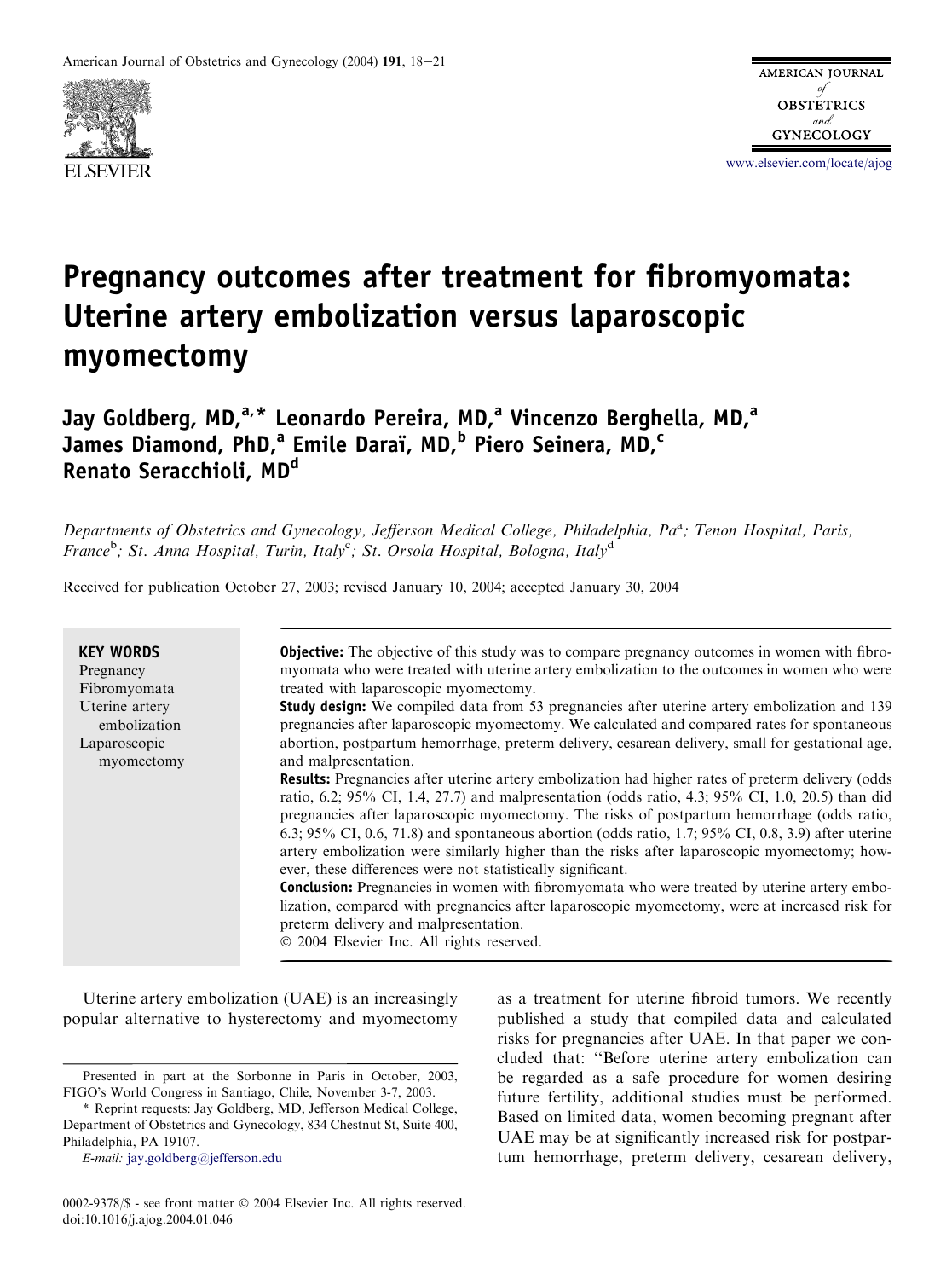and malpresentation."<sup>[1](#page-3-0)</sup> In that study, complication rates were compared with the general population, rather than to patients who had undergone myomectomy previously. The aim of the present study was to compare pregnancy outcomes in women with fibroid tumors who treated by UAE to the outcomes of women who were treated by laparoscopic myomectomy (LM), another increasingly popular minimally invasive treatment for symptomatic uterine fibromyomata with similar hospitalization and recovery times.

### Material and methods

We recently reported data for all reported cases of pregnancy after  $UAE$ .<sup>[1](#page-3-0)</sup> In that publication, the MeSH terms ''uterine artery embolization,'' ''embolization,'' and ''pregnancy'' were used to check Medline for all published reports of pregnancies after UAE. All articles were checked for related references. We attempted to contact all authors to verify data, collect additional information, and add recent cases. Only cases in which UAE was performed for fibromyomata were included in this study. Of the 50 pregnancies in our previously published series, 12 pregnancies were excluded because UAE was performed for indications other than uterine fibroid tumors, including arteriovenous malformation, gestational trophoblastic disease, cervical pregnancy, placenta previa, placenta accreta, and placental abruption. We excluded 1 pregnancy that was terminated electively in the first trimester and 3 other pregnancies because of a lack of available data, which left 38 pregnancies from our original series. Through direct contact with authors, we were able to obtain data on 15 previously unpublished additional cases. We included a total of 53 pregnancies after UAE in this study.

We also obtained data for cases of pregnancy after LM through a Medline search using the MeSH terms ''laparoscopic myomectomy,'' ''myomectomy, ''and ''pregnancy.'' We similarly checked all articles for related references. We identified 3 of the largest previously published series of pregnancies after  $LM.^{2-4}$  $LM.^{2-4}$  $LM.^{2-4}$  We then contacted the principal author of each series to obtain specific information on each pregnancy. We therefore included a total of 139 pregnancies after LM in this study. Each collaborating author previously obtained Institutional Review Board approval for their series at their respective institutions.

Sociodemographic data (such as patient age) were available for 96% of cases. Data on fibromyoma size were available for 74% of cases. We then determined the rates of 6 different pregnancy complications: spontaneous abortion, postpartum hemorrhage, preterm deliv- $\text{ery } \left( \langle 37 \rangle \right)$  gestational weeks), cesarean delivery, small for gestational age, and malpresentation. We obtained complete outcome data for 98% of the cases that were

included in this study. We derived the denominators that were used for each pregnancy complication in the following manner: We based the rate of spontaneous abortion on the total number of spontaneous abortions divided by the total number of pregnancies, excluding ectopic pregnancies and voluntary terminations. We based the rates of preterm delivery, small for gestational age, malpresentation, cesarean delivery, and postpartum hemorrhage on the total number of complications divided by the total number of singleton pregnancies, excluding spontaneous abortions, ectopic pregnancies, and voluntary terminations. We used SAS statistical software (version 8.1; SAS Institute Inc, Cary, NC) for data management and descriptive analyses. We used Fisher's exact test for statistical analysis. We set 95% confidence intervals at 0.95 and type I error at 0.05 (2-sided). We compared the rates of pregnancy complications after UAE and LM.

### Results

We compiled a total of 139 pregnancies after LM from the 3 separate series.<sup>[2-4](#page-3-0)</sup> In 2 of the studies,<sup>[2-3](#page-3-0)</sup> patients who desired future fertility were followed prospectively after undergoing LM. In the series of 44 cases from Paris by Daraï et al, $^2$  $^2$  patients who underwent LM had a history of infertility that lasted a mean of 32 months and had a mean of 1.5 fibroid tumors, with the largest tumor measuring 5.4 cm. In the series of 54 cases from Turin by Seinera et al, $3$  patients had a mean of 1.2 fibroid tumors, with the largest measuring 3.9 cm, one half of which were intramural. In the third series, 66 cases from Bolo-gna studied by Seracchioli et al,<sup>[4](#page-3-0)</sup> patients were randomized prospectively to either laparoscopic or abdominal myomectomy. All patients from this series had at least 1 large myoma ( $\geq$ 5 cm); of these patients, 47.1% of the cases were intramural. Only patients who conceived after LM were included in our study. There were no uterine ruptures reported in the 3 series.

We included a total of 53 patients with pregnancies after UAE in this study. Of this total, 31 patients (58%) were from the collective experience of Ravina et al in France. Individual characteristics of most of these pregnancies have been previously reported.<sup>[1](#page-3-0)</sup>

Patients who received UAE had a higher mean age  $(37.6 \pm 4.4$  [SD] years) than those patients who underwent LM  $(34 \pm 3.9 \text{ years}; P = .001; \text{ Table I})$ . Patients who received UAE also had a higher median parity  $(0.50 \pm 0.5 \text{ vs } 0.15 \pm 0.4; P = .001)$ . Patients who underwent LM had, on average, smaller fibromyomata than those patients who received UAE  $(5.4 \pm 2.4 \text{ cm})$ vs  $8.2 + 3.3$  cm;  $P < .001$ ).

We compared pregnancy complication rates after UAE for fibromyomata, after LM, and in the general population ([Table II](#page-3-0)).[5,6](#page-3-0) The calculated odds ratios refer to the rates of pregnancy complications after UAE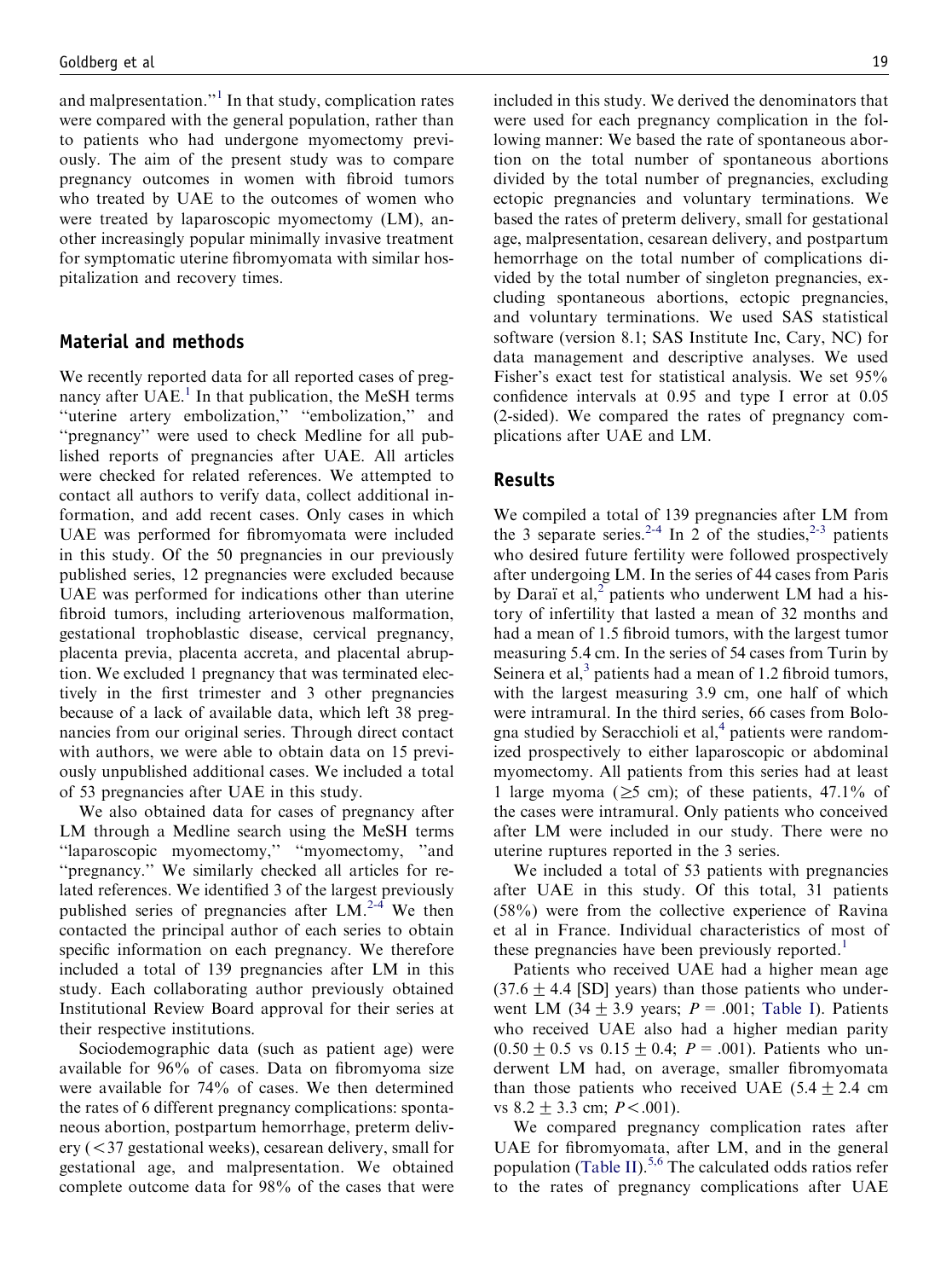<span id="page-2-0"></span>compared with LM. We calculated the rate of spontaneous abortion by dividing the number of spontaneous abortions over total pregnancies, excluding 3 ectopic pregnancies, 4 therapeutic abortions, and 1 pregnancy in which no outcome data were available (2 of the pregnancies were in the UAE group, and 6 of the pregnancies were in the LM group). This left 51 cases in the UAE group and 133 cases in the LM group ([Table II](#page-3-0)). We based the denominator for the remaining 5 complications on the total number of singleton pregnancies, excluding 8 multiple gestations, 32 spontaneous abortions, and 5 ongoing pregnancies (16 pregnancies in the UAE group, and 29 pregnancies in the LM group). This left 35 cases in the UAE group and 104 cases in the LM group. For the calculation of preterm birth rate, we excluded 3 additional cases with unknown gestational age at delivery from the UAE group. For the calculation of small for gestational age, we excluded an additional 22 cases because of lack of birth weight data (13 pregnancies from the UAE group, and 9 pregnancies from the LM group).

Compared with pregnancies after LM, those pregnancies after UAE for fibromyomata had statistically greater risk of preterm delivery (odds ratio, 6.2; 95% CI, 1.4, 27.7) and malpresentation (odds ratio, 4.3; 95% CI, 1.0, 20.5). The 6% risk of postpartum hemorrhage and 24% risk of spontaneous abortion after UAE, respectively, were 6 and 1.7 times higher than the 1% and 15% risks after LM; but these differences were not statistically significant (odds ratio, 6.3; 95% CI, 0.6, 71.8; and odds ratio, 1.7, 95% CI, 0.8, 3.9). Rates of small-for-gestational-age birth weights did not differ among the UAE group  $(5\%)$ , the LM group  $(8\%)$ , and the general population  $(10\%)$ . In the UAE  $(63\%)$ and LM (59%) groups, cesarean delivery rates were similar. Both groups had an increased risk of cesarean delivery compared with the general population (25% in the United States).

### Comment

Although no long-term studies have been published, UAE appears to be an effective treatment for symptomatic uterine fibroid tumors. Spies et al' reported improvement at 1 year for heavy bleeding in 90% of patients and bulk symptoms in 91% of patients. The prognosis for women who desired future fertility is less clear.

In this study, we found an increased risk of preterm delivery and malpresentation in pregnancies after UAE compared with LM. For these reasons, LM may be preferable for reproductive age women with symptomatic fibromyomata who are contemplating future pregnancies.

Malpresentation (including frank breech, complete breech, single and double footling breech, compound

|                                             |  |  | <b>Table I</b> Comparison of characteristics of pregnant women |  |  |  |
|---------------------------------------------|--|--|----------------------------------------------------------------|--|--|--|
| with previous UAE and LM for fibroid tumors |  |  |                                                                |  |  |  |

| WILD PICTIONS ONE MIM ET TOT HOTOIM CANDIS |              |              |         |  |  |  |  |
|--------------------------------------------|--------------|--------------|---------|--|--|--|--|
| Variable                                   | $IIAF*$      | $IM*$        | P value |  |  |  |  |
| Age $(y)$                                  | $37.6 + 4.4$ | $34.2 + 3.9$ | .001    |  |  |  |  |
| Parity (median)                            | $0.5 + 0.5$  | $0.2 + 0.4$  | .001    |  |  |  |  |
| Largest myoma<br>size (cm)                 | $8.2 + 3.3$  | $5.4 + 2.4$  | < .001  |  |  |  |  |
|                                            |              |              |         |  |  |  |  |

\* Data are given as mean  $\pm$  SD.

presentations, and oblique and transverse lie) and preterm delivery are complications that are associated with uterine fibromyomata. Although UAE is effective at decreasing fibromyoma size and improving symptoms, it does not eliminate the presence of uterine fibromyomata entirely. Residual fibromyomata after UAE may still distort the shape of the uterine cavity and affect implantation. This distortion may account for the higher rates of preterm birth and malpresentation that are associated with UAE compared with both LM and the general population. Additionally, effects that embolization has on the pliability and ability of the myometrium to stretch and the mechanisms that initiate labor may have significant influence on the increased rate of preterm delivery.

Physicians must take into consideration that the cesarean delivery rate was affected largely in both groups by elective cases, rather than intrapartum complications. Aggregate data in both groups were neither prospective nor randomized. Outcomes, postpartum hemorrhage, and small-for-gestational-age were not defined strictly but were based on each author's report.

A limitation of this study was that we combined the results of multiple separate case series and reported aggregate outcomes. The populations that we were comparing were different in terms of demographic data and medical/surgical treatment. We could not account for this heterogeneity in our statistical analysis.

As previously mentioned, the 2 groups differed in several demographic parameters. Women who underwent UAE were older and had larger fibromyomata; those women who underwent LM were more likely to be nulliparous. Initial fibromyoma locations, which were unavailable for comparison, may have also differed between the groups. Laparoscopic myomectomies were performed for mainly subserosal and intramural leiomyomata, although UAE may also be performed to treat submucosal tumors. We do not know to what degree these factors could have confounded the results.

The FIBROID Registry, the largest prospective study to date that evaluates the cases of women who undergo UAE, closed enrollment in 2002 with 3154 subjects; however, only 130 (4%) of these subjects stated that they definitely planned to attempt pregnancy within 2 years of the procedure (Evan Myers, FIBROID